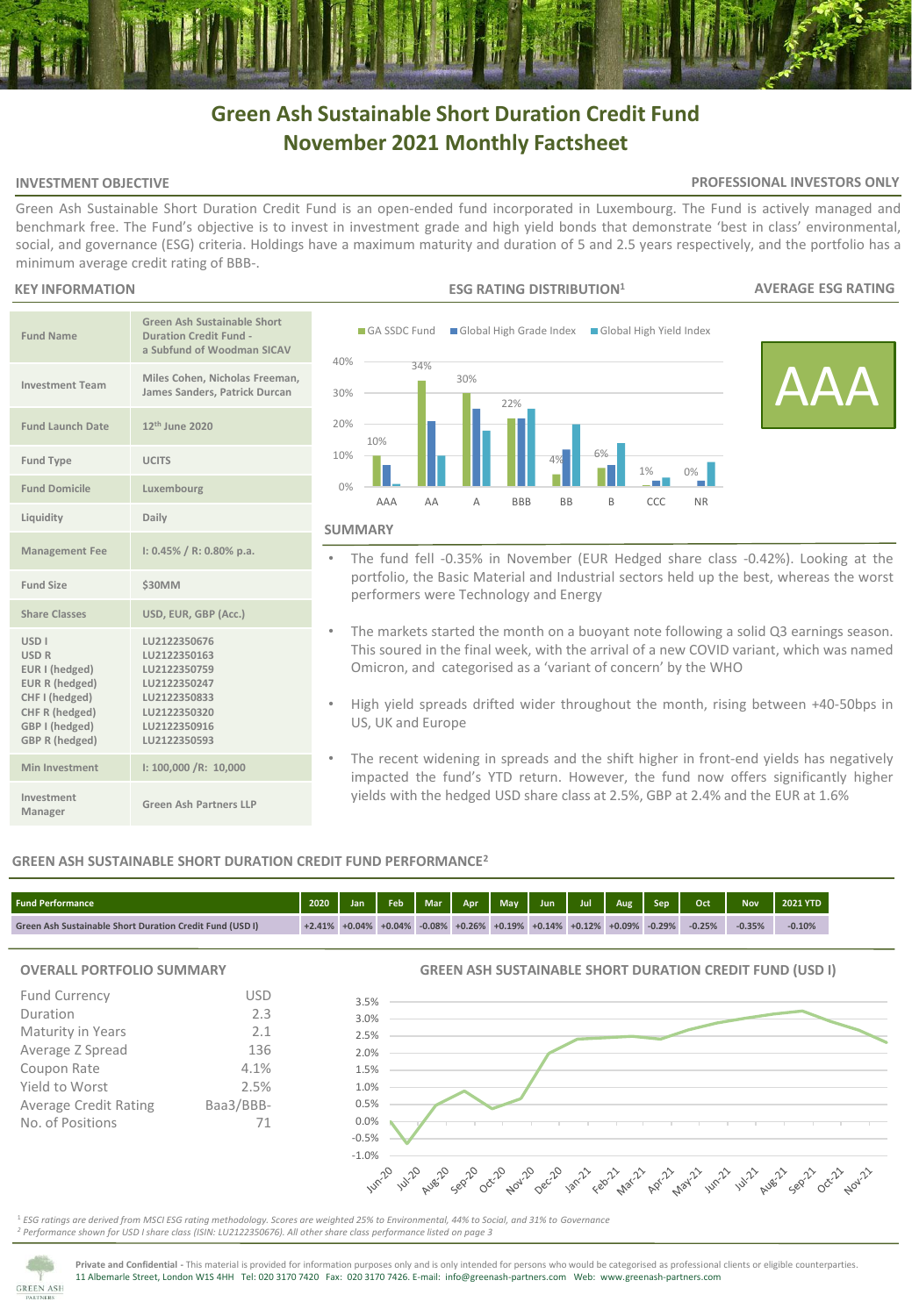# **WEIGHT BY CREDIT RATING**



# **WEIGHT BY MATURITY**



# **SERVICE PROVIDERS**

| Auditor                 | PricewaterhouseCoopers<br>(PWC)                            |
|-------------------------|------------------------------------------------------------|
| Custodian               | Credit Suisse (Lux)                                        |
| Administrator           | <b>Credit Suisse Fund Services</b><br>(Lux)                |
| <b>Paying Agent</b>     | Credit Suisse AG                                           |
| Legal<br>Representative | <b>Credit Suisse AG</b>                                    |
| Management<br>Company   | <b>MultiConcept Fund</b><br>Management S.A<br>(Luxembourg) |



# **FUND UPDATE AND OUTLOOK**

The fund fell -0.35% in November (EUR Hedged share class -0.42%). Looking at the portfolio, the Basic Material and Industrial sectors held up the best, whereas the worst performers were Technology and Energy.

A key component of our investment process is the selection of best in industry companies from an ESG perspective, thus achieving an overall allocation that aligns to companies that strive to continually progress in ESG terms. There were no ESG ratings changes during the month, and the fund maintained its overall MSCI ESG rating of AAA.

The markets started the month on a buoyant note following a solid Q3 earnings season. This soured in the final week, with the arrival of a new COVID variant, which was named Omicron, and categorised as a 'variant of concern' by the WHO. In parallel, Jerome Powell was nominated for a second term as Chairman of the Federal Reserve; while the decision was seen as positive, given the perceived lack of political interference in the process, shortly afterwards Powell unsettled the markets with hawkish commentary over inflation, suggesting an acceleration in the Fed's tapering of asset purchases and bringing forward expectations of the first interest rate hike to next summer.

There were some divergences in the major regional yield curves throughout the month. In the UK and Europe, where the Omicron variant has been more at the forefront of investors' minds, yields moved lower across all parts of the curves. The UK and European curves were similarly lower by c.15-20bps across the 2-10yr tenors. Not only was this driven by COVID/growth related concerns, but the BoE surprised by resisting the need to increase rates.

By contrast in the US there was a more aggressive curve flattening trend, with the front-end rising c.7bps, and the longer 10yr yields declining by 11bps. This was more in response to the higher inflation prints and less concern over recent COVID developments.

Cons. Non-cycl 6%

Communications

**Technology** 11%

Industrial

These curve divergences masked underlying weakness in most HY regions. High yield spreads drifted wider throughout the month, rising between +40-50bps in US, UK and Europe.

Following November's spread widening in high yield, the Global HY index spread level is +14bps wider than YE 2020, and +90bps off the July tights. Meanwhile 5Yr US Treasury yields have tripled to 1.16% YTD. The combined effect of these spread moves has pushed the yield for high yield closer to 5% again, offering value in what remains a low yielding world for fixed income investors. Defaults continue to track at historically very low levels, which further justifies the value argument, even though yields are currently ~1% lower than their 10Yr average of 5.87%. The high inflation dynamic is likely to persist for months and the Fed is expected to slowly withdraw liquidity via its taper and subsequent rate hikes. This is an environment where high yield should materially outperform investment grade credit due to its spread buffer and lower sensitivity to interest rates.

The recent widening in spreads and the shift higher in front-end yields has negatively impacted the fund's YTD return. However, the fund now offers significantly higher yields with the hedged USD share class at 2.5%, GBP at 2.4% and the EUR at 1.6%.



**REGIONAL EXPOSURE SECTOR WEIGHTINGS**

Financial

Energy 3%

Basic Materials…

Energy 1%